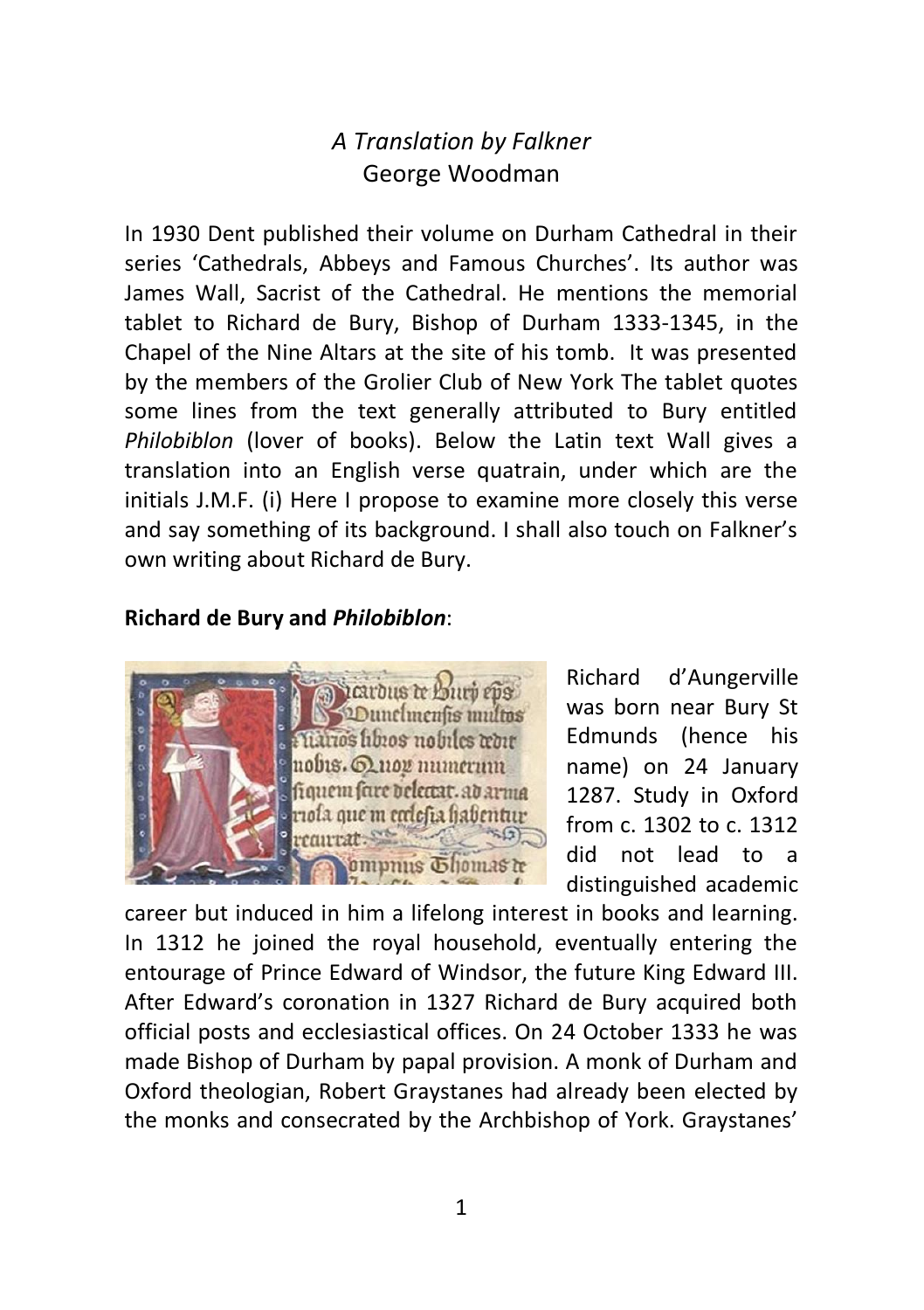election was quashed after royal pressure on the Pope and he returned to the monastery, leaving Bury unchallenged.

As bishop Bury divided his time between the London home of the bishops of Durham, where he continued in royal service, and his diocese. (ii) As a diocesan bishop he was renowned for his generous distributions of alms. (iii) He was also a devoted public servant and successful administrator. A patron of scholars, his household included distinguished figures such as the Oxford theologians, Thomas Bradwardine, later Archbishop of Canterbury and Richard Fitzralph, later Archbishop of Armagh, and the Dominican theologian Robert Holcot. (iv) He also built up perhaps the largest collection of books in England, round which he intended to found an Oxford college. *Philobiblon* represents his response to critics of the

time and money he spent on books. (v) This erudite, and in places whimsical, text (part of it is put into the mouths of books themselves, replying to their critics and misusers!) is now generally attributed to Bury himself, although Holcot may have assisted. The author not only sets out a bibliophile's philosophy but also gives sound advice on the collection and storage of books. In addition, he makes sharp criticisms of contemporary scholarly practices. Richard de Bury died shortly after the completion of *Philobiblon*, on 14



April 1345. Sadly, the cost of maintaining the opulent household deemed appropriate for a Bishop of Durham and his spending on manuscripts led to his leaving substantial debts. His books were sold off to pay his creditors and his project for an Oxford college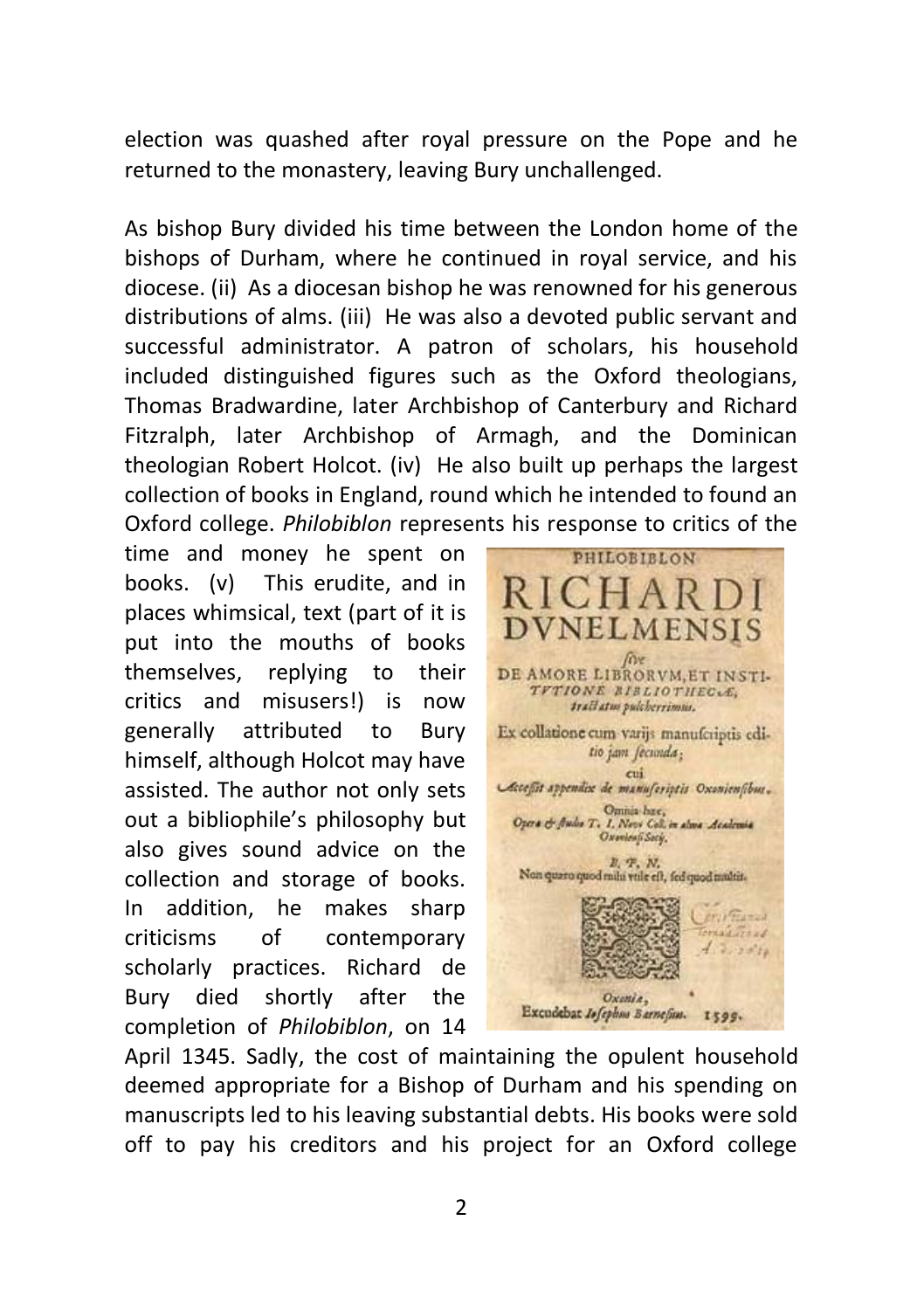abandoned. However, *Philobiblon* endured. Several editions appeared over the next two centuries and the late 19th century saw English translations. (vi) Bury came to be regarded as a pioneer in librarianship.

#### **Falkner on Bury**:



One might have expected such a figure to appeal to John Meade Falkner but, surprisingly, he disparaged him. In the history of Durham Cathedral Library he disputes Bury's authorship of *Philobiblon* on the grounds that:

… *its pleasantly autobiographical and whimsical character [does] not seem particularly consonant with what is known of the Bishop's life, or with such a sorry episode as the deposition of Robert de Graystanes…* (vii)

Here Falkner perhaps tells his readers more about himself than about Bury. One cannot reasonably draw a comparison between a literary style and the supposed personality of the author. How well would he himself withstand a comparison between John Meade Falkner as author and as capitalist and entrepreneur? The ousting of Graystanes, which, incidentally, does not appear to have led to bad personal relations between the two men, seems all too close to boardroom conduct! Bury left a reputation as 'a good man and very kind to the poor'. (viii) The modern academic consensus shares the views of his contemporaries in seeing Richard de Bury as not himself a distinguished scholar but as a superb book collector and great patron of scholarship. (ix) These factors influenced both the nature of the memorial and the identity of the donor.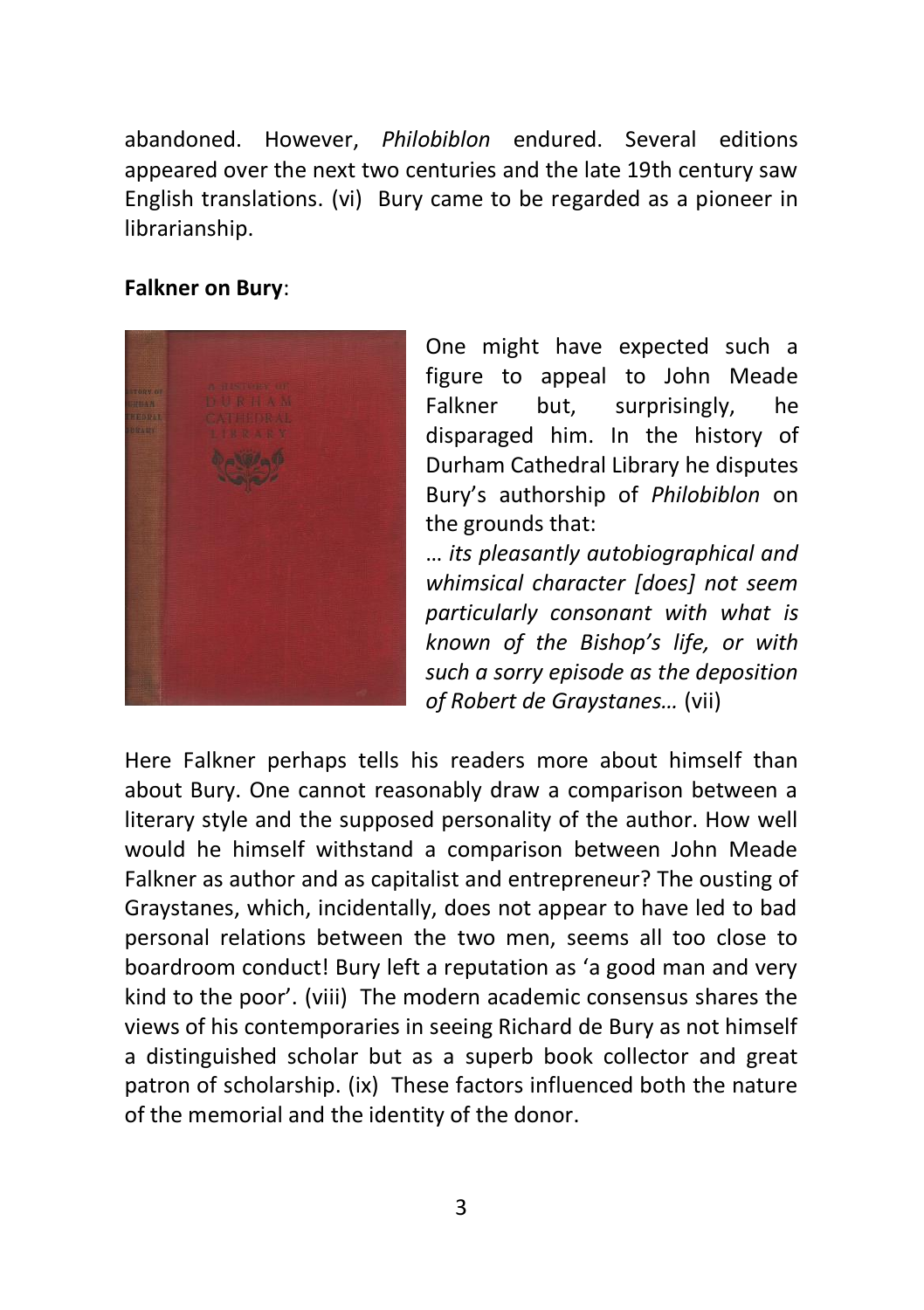### **The Memorial Tablet to Richard de Bury:**

The Grolier Club of New York was founded in 1884, as a society for bibliophiles. Among its aims is:

*to foster the study, collecting, and appreciation of books and works on paper, their art, history, production, and commerce*. (x)

It has carried out that aim ever since, mainly through lectures, exhibitions and fine publications. Significantly, among the first of its publications, from 1889, was an edition of *Philobiblon,* with English translation.

By the beginning of the twentieth century Richard De Bury's tomb had long disappeared and the Dean and Chapter of the Cathedral



were anxious to mark his burial place. An excavation confirmed the site of the tomb. (xi) A Sicilian marble slab was chosen to cover the reopened grave and the figure of Bury based on his surviving seal carved on it. Round it was an inscription to him together with some lines from the *Philobiblon* selected by the Grolier Club, who by this time had undertaken to finance the work. (xii) The memorial was set in place during the third week of September 1903. (xiii) We now turn to the quotation from *Philobiblon*.

### **Richard de Bury's Seal**

#### **The Latin Text**:

The four lines consist of two extracts from the fifteenth chapter. They read as follows:

DELECTANT LIBRI PROSPERITATE ARRIDENTE CONSOLANTUR NUBILA FORTUNA TERRENTE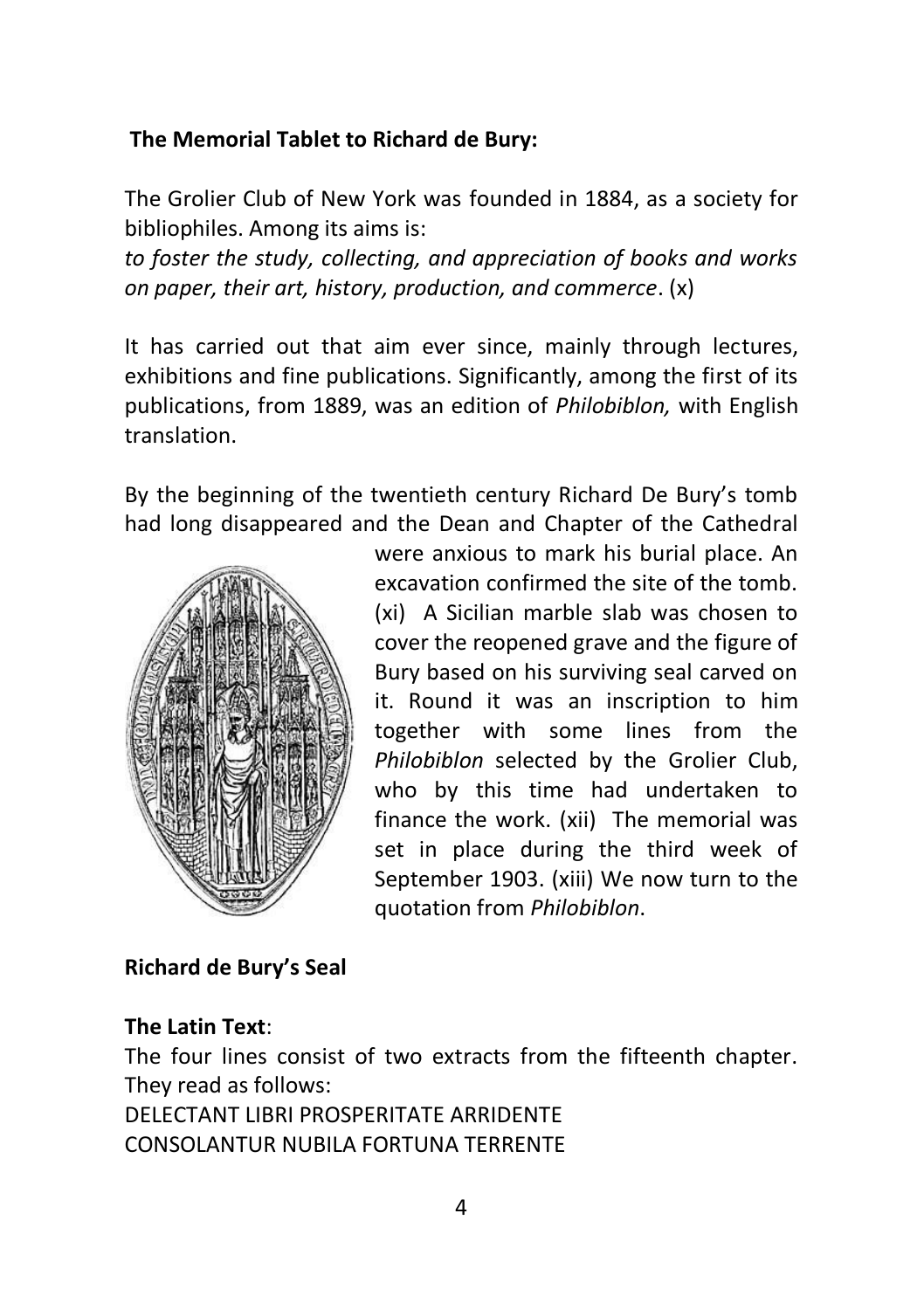# ECCE PER LIBROS ADJUTI BEATITUDINIS NOSTRAE MERCEDEM ATTINGIMUS, DUM EXISTIMUS VIATORES

Here is my literal translation: Books delight when good fortune smiles; They comfort when louring fortune (or fate) frightens.

See! Aided by books we reach the reward of our blessedness, Even while we consider ourselves travellers on the way.

Dictionaries render the main meaning of Nubila as 'cloudy' but here the suggestion is definitely of thunderclouds, so I have preferred the word 'louring'. These humane, if rather sententious, lines taken in isolation do not give a full impression of Bury's beguiling text. The second couplet, with its theological overtones, is the stronger of the two. The author is saying that we, who see ourselves as pilgrims journeying towards the reward of our blessed state, already reach that reward, even as we journey, through our reading of books.

#### **Falkner's Translation**:

It is now time to see what John Meade Falkner does with them: If Fortune smiles Books bring delight And if She frowns they mock her spite.

And Books shall guide a travelling Soul, When daylight dies to reach its goal.

One can only agree with Wall when he says that the original Latin lines 'have been freely and generously paraphrased!' (xiv) One obvious difference is that Falkner has turned the prose into four lines of verse, in the process preserving, if not the exact sense, the word and sound play of the original (arridente… terrente). The use of the conditional 'if' conveys the intended meaning more strikingly than the more correct translation of the present participles as 'when'. The personification of fortune makes a livelier image than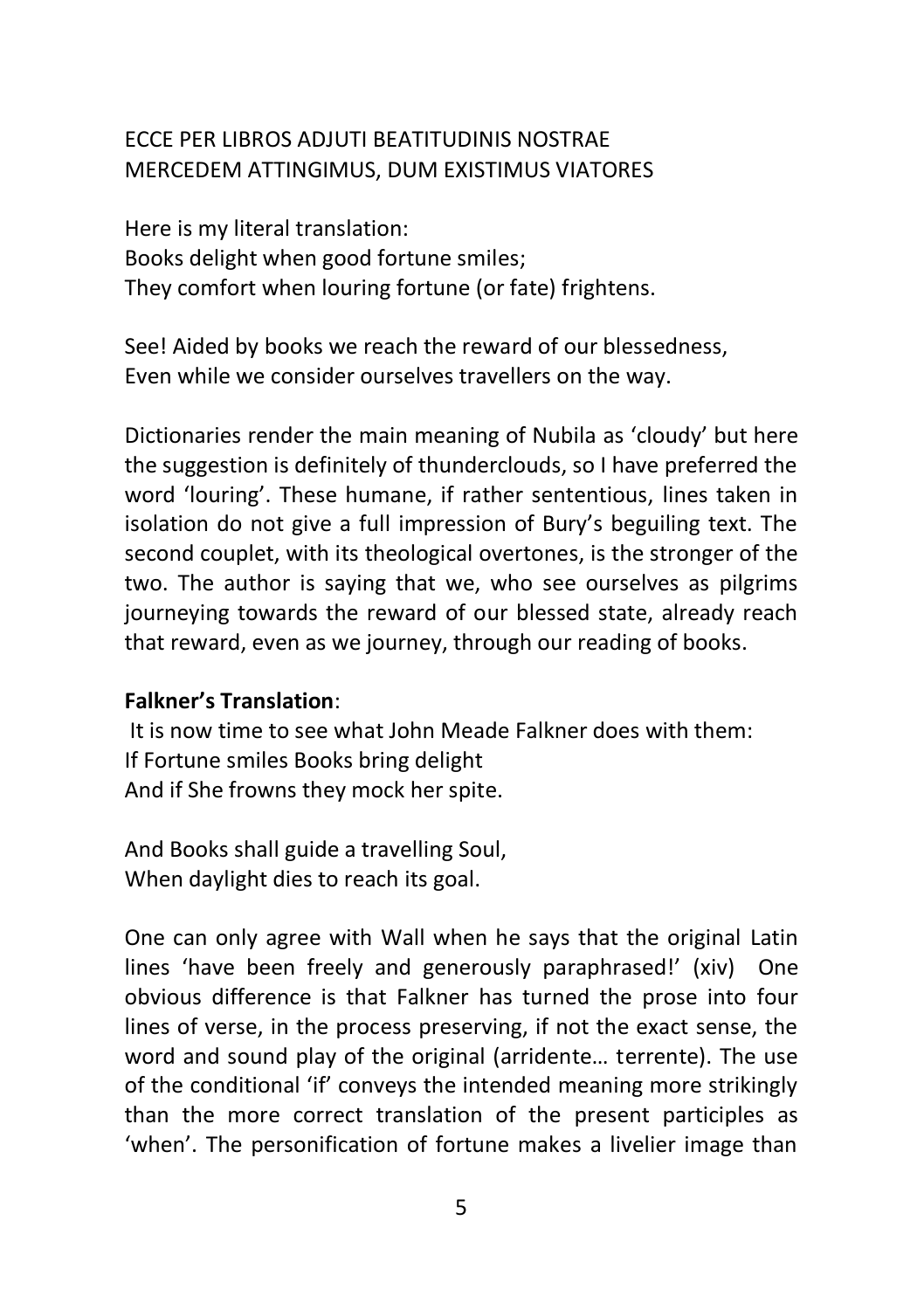the original although the distinction between good fortune (prosperitas) and fortune with overtones of fate that can be good or bad (fortuna) is lost. In the second line the meteorological metaphor is abandoned. Fortune is a female personage rather than threatening storm clouds.

Falkner translates the second couplet with even greater freedom. The first person plural is not used. There is no longer an author, as in *Philobiblon*, addressing like-minded people. The statements are depersonalised. Hence the demonstrative Ecce disappears. Some theological overtones are lost. Falkner replaces the powerful concept of pilgrims attaining the reward they aim at even as they travel towards it with a simpler image, that of the soul travelling on a day's journey and of books as guides to enable the traveller to reach the final destination. There is no equivalent in the original for 'When daylight dies'. 'Goal' does not have the force of merces with its meanings of 'reward' or 'just recompense'.

Falkner may not have rendered the text exactly, but his achievement in these lines is considerable. The lines from *Philobiblon* were being used on the monument out of their original context of an elegantly written text making serious scholarly and theological points. Falkner has produced an accomplished quatrain that is in many ways more suitable for an inscription on a monument than the original. The text makes its point concisely and memorably. I have not so far traced it to any other context than Wall's book or discovered when or why Falkner made this version. It does not appear in the Collected Poems.

#### **Concluding remarks**:

No one would claim that these lines take a high place in Falkner's oeuvre. Yet I submit that they are of interest. I am not aware of any other translations by Falkner – although the *Collected Poems* include an original poem by him in Latin. (xv) We see him here